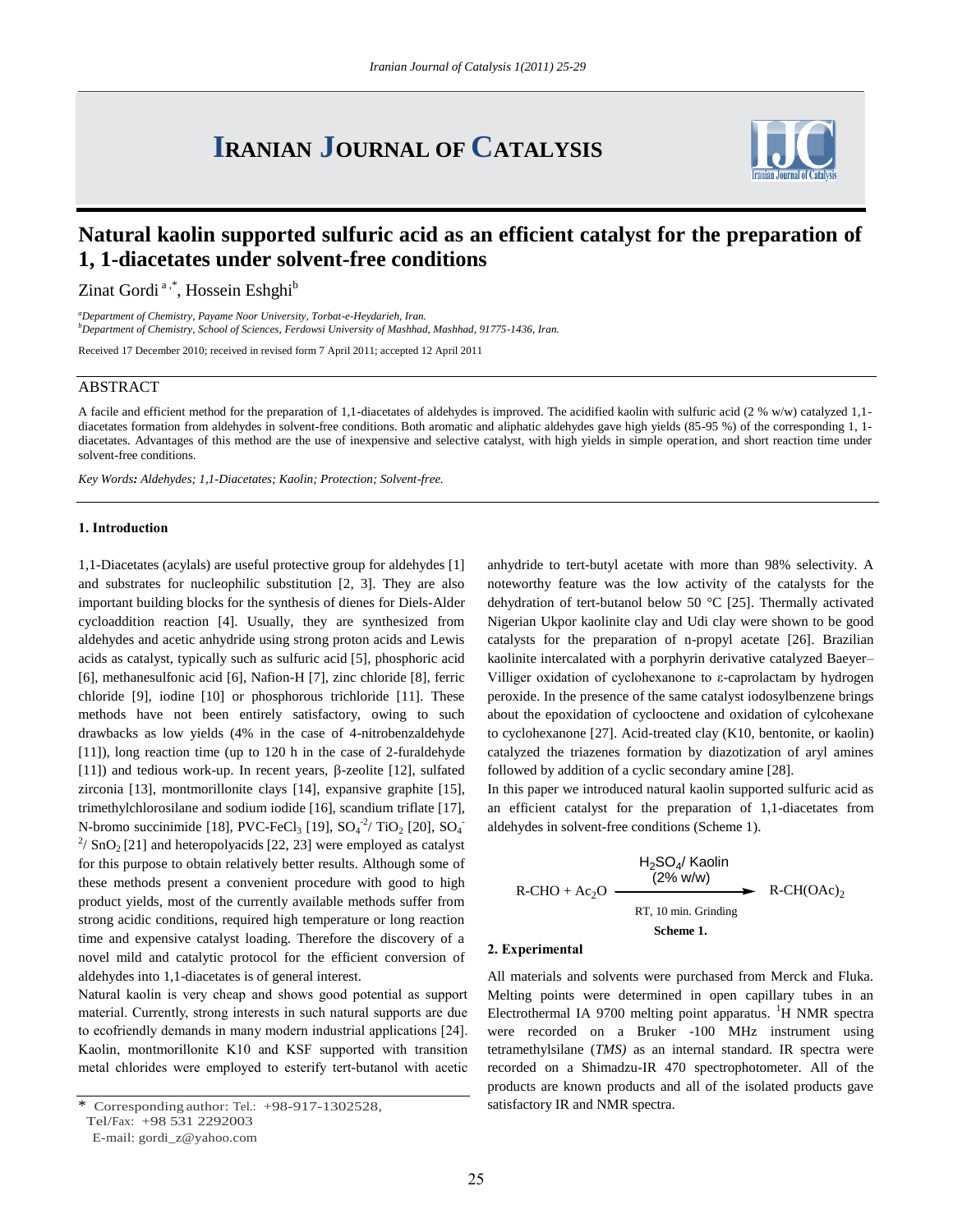

*2.1. Preparation of the Acidified Kaolin with Sulfuric Acid (2 % w/w).*

Kaolin (7.5 g) was treated with concentrated sulfuric acid (0.15 g, 0.08 ml) and stirred for 1h. The prepared acidified kaolin (2 % w/w), was stored for further applications.

#### *2.2. Preparation of 1, 1-Diacetates*

Typical procedure: A mixture of benzaldehyde (1.06 g, 10 mmol), acetic anhydride (2.04 g, 20 mmol) and acidified kaolin [2 % w/w, (150 mg)] was ground thoroughly in a mortar for 10 min. The progress of the reaction was monitored by TLC and/or IR spectroscopy ( $v_{\rm CO}$  acylal; 1740-1760 cm<sup>-1</sup>). After completion of the reaction, dichloromethane (50 mL) was added to the mixture and filtered. The solid material was washed with dichloromethane (2 x 10 mL). The filtrates were combined together and was washed with saturated solution of NaHCO<sub>3</sub> and brine and then dried over MgSO<sub>4</sub>. Removal of the solvent gave the crude product which was subsequently purified by column chromatography (silica gel; eluted with n-hexane / dichloromethane) to afford pure benzaldehyde 1, 1 diacetate in 88 % yield. M.p.: 45-46 ˚C (lit. [11], 44-46 ˚C); IR (KBr); 3060, 1750, 1605, 1475, 1380, 1250, 1200, 1070, 1010, 765 cm<sup>-1</sup>. <sup>1</sup>H-NMR (100 MHz, CDCl<sub>3</sub>, δ ppm): 7.65 (s, 1H), 7.4-7.8 (m, 5H), 2.2 (s, 6H).

**4-Chlorobenzaldehyde-1, 1-diacetate**: M.p.: 81-82 ˚C (lit. [23], 81-82 ˚C); IR (KBr); 3060, 1760, 1605, 1470, 1200, 1070, 1010, 780 cm<sup>-1</sup>. <sup>1</sup>H-NMR (100 MHz, CDCl<sub>3</sub>, δ ppm): 7.55 (s, 1H), 7.2-7.35 (complex AA'BB', 4H), 2.1 (s, 6H).

**4-Nitrobenzaldehyde-1, 1-diacetate:** M.p.: 125-126 ˚C (lit. [11], 123-125 ˚C); IR (KBr); 3080, 1765, 1605, 1540, 1350, 1200, 1010, 850 cm<sup>-1</sup>. <sup>1</sup>H-NMR (100 MHz, CDCl<sub>3</sub>, δ ppm): 8.1 (d, 2H, J=9Hz), 7.5 (d, 2H, J=9Hz). 7.5 (s, 1H), 2.05 (s, 6H).

**4-Acetoxy-3-methoxybenzaldehyde-1, 1-diacetate**: M.p.: 90-91 ˚C (lit.[14b], 90-91 ˚C); IR (KBr); 3060, 1760, 1750, 1610, 1520, 1465, 1380, 1250, 1205, 1160, 1120, 1070, 950, 895, 780 cm<sup>-1</sup>. <sup>1</sup>H-NMR (100 MHz, CDCl<sup>3</sup> , δ ppm): 8.0 (s, 1H), 7.3-7.7 (m, 3H), 4.2 (s, 3H), 2.5 (s, 3H), 2.3 (s, 6H).

#### **3. Results and Discussion**

Clays are nanoparticles with layered structures. The layers possess net negative charge that is neutralized by cations such as  $Na^+$ ,  $K^+$ ,  $Ca<sup>2+</sup>$ , etc., which occupy the interlamellar space. The amazing amenability of clays for modification lies in the fact that these interlamellar cations can be very easily replaced by other cations or other molecules. Molecules can be covalently anchored to layer atoms. This provides tremendous scope for altering the properties of clays like acidity, pore size, surface area, polarity and other characteristics that govern their performance as catalysts. Because of these wide ranging possibilities, in addition to their environmental compatibility and cheapness, much effort is expended in discovering newer methods of using clays in their native and modified forms as catalysts for diverse organic reactions.

For this propose we treated natural kaolin with sulfuric acid and examined its capacity for the preparation of 1,1-diacetates from aldehydes. For optimization of the reaction conditions, we have tried the conversion of 4-chlorobenzaldehyde (2 mmol) to the corresponding acylal with acetic anhydride (4 mmol) in the presence of H2SO<sup>4</sup> /kaolin as catalyst. Various solvents and solvent-free conditions were examined. The yield of the product under solventfree conditions is higher and reaction time is shorter rather than conventional method. Then, we optimized the amount of catalyst and reaction temperature required for the preparation of acylals. The optimum amount of catalyst was found to be 2 % (w/w) of  $H_2SO_4$ /kaolin under room temperature conditions (Table 1). Reusability of the catalyst is tested by carrying out repeated runs of the reaction on the same batch of the catalyst. After each cycle the catalyst was filtered off, washed with acetone, dried and activated at 120 °C and then reused for successive cycles. It was observed that the activity of acidified kaolin catalyst with sulfuric acid did not decrease even after eight cycles (Table 1).

Therefore, as shown in the Table 2, a series of 1,1-diacetates were synthesized using acidified kaolin with sulfuric acid (2 % w/w) as a catalyst at room temperature under solvent free conditions. Both aromatic and aliphatic aldehydes gave high yields of the corresponding acylals.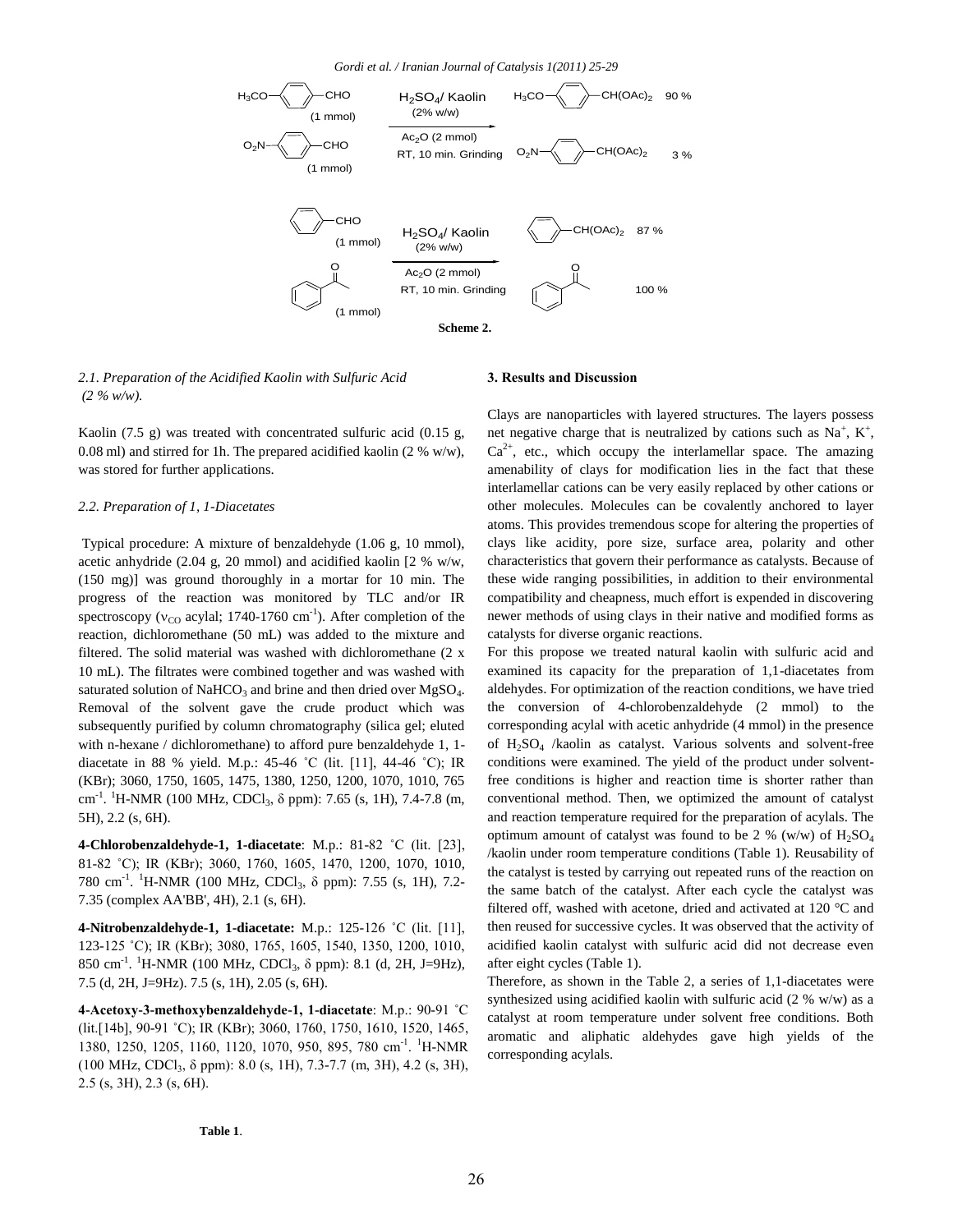| Reaction conditions optimized for conversion of 4-chlorobenzaldehyde to its diacetate in the presence of |
|----------------------------------------------------------------------------------------------------------|
| $H_2SO_4$ / kaolin (2% w/w) as catalyst and reusability study.                                           |

| Entry            | Solvent         | Catalyst (w/w %)      | Temperature<br>$(^{\circ}C)$ | Time<br>(min) | Yield % <sup>a,b</sup> |
|------------------|-----------------|-----------------------|------------------------------|---------------|------------------------|
| $\mathbf{1}$     | Acetonitril     | $H_2SO_4$ / kaolin 2% | 25                           | 240           | 82                     |
| $\overline{c}$   | Dichloromethane | $H_2SO_4$ / kaolin 2% | 25                           | 240           | 83                     |
| 3                | Ether           | $H_2SO_4$ / kaolin 2% | 25                           | 240           | 68                     |
| $\overline{4}$   | Toluene         | $H_2SO_4$ / kaolin 2% | 25                           | 240           | 71                     |
| 5                | Cyclohexane     | $H_2SO_4$ / kaolin 2% | 25                           | 240           | 70                     |
| 6                | <b>THF</b>      | $H_2SO_4$ / kaolin 2% | 25                           | 240           | 62                     |
| $\boldsymbol{7}$ | Solvent-free    | $H_2SO_4$ / kaolin 2% | 25                           | 10            | 95                     |
| $\,$ 8 $\,$      | Solvent-free    | $H_2SO_4$ / kaolin 5% | 25                           | 10            | 95                     |
| 9                | Solvent-free    | $H_2SO_4$ / kaolin 1% | 25                           | 10            | 73                     |
| 10               | Solvent-free    | $H_2SO_4$ / kaolin 1% | 50                           | 10            | 85                     |
| $11\,$           | Solvent-free    | $H_2SO_4$ / kaolin 1% | 100                          | 5             | 94                     |
| $12^{\circ}$     | Solvent-free    | $H_2SO_4$ / kaolin 2% | 25                           | 10            | 95                     |
| 13 <sup>d</sup>  | Solvent-free    | $H_2SO_4$ / kaolin 2% | 25                           | 10            | 94                     |
| 14 <sup>e</sup>  | Solvent-free    | $H_2SO_4$ / kaolin 2% | 25                           | 10            | 93                     |
| 15 <sup>f</sup>  | Solvent-free    | $H_2SO_4$ / kaolin 2% | 25                           | 10            | 93                     |
| 16 <sup>g</sup>  | Solvent-free    | $H_2SO_4$ / kaolin 2% | 25                           | 10            | 92                     |
| $17^h$           | Solvent-free    | $H_2SO_4$ / kaolin 2% | 25                           | 10            | 90                     |
| $18^{\rm i}$     | Solvent-free    | $H_2SO_4$ / kaolin 2% | 25                           | 10            | 88                     |

<sup>a</sup> Other conditions: 4-chlorobenzaldehyde (2 mmol), Ac<sub>2</sub>O (4mmol), and H<sub>2</sub>SO<sub>4</sub> / kaolin (30 mg)

as catalyst.

<sup>b</sup>Isolated yields.

 $c-i$  Reusability of the recovered catalyst in new runs (from run 2 [c] to run 8 [i]).

We were pleased to find that aromatic aldehydes containing electron withdrawing or donor groups gave the corresponding 1,1-diacetates in good to excellent yields in shorter time using acidified kaolin with sulfuric acid (2 % w/w) than some of the reported method. The nature of the substituents on the aromatic ring seems to have no effect on the reaction systems. Moreover, the compounds with sensitive rings (furfural) or functional group (cinnamaldehyde) successfully were converted to corresponding 1,1-diacetates. However, phenol groups were also protected as acetates in hydroxyl containing aromatic aldehydes under these conditions. Whereas literature showed that protection of 4-HO-benzaldehyde was failed [14a] in the presence of montmorillonite K-10 after 48 h, or take place  $[14b]$  in the presence of  $Fe^{+3}$ -montmorillonite after 8 h, our catalyst improved this reaction by 95% yield in 10 min. Aliphatic as well as α,β-unsaturated aldehydes also produced their corresponding 1,1-diacetates in good yields under the same reaction conditions. It is also worth noting that ketones, such as acetophenone and benzophenone did not give any 1,1-diacetates under the same reaction conditions and this suggested that chemoselective protection of an aldehyde in the presence of a ketone could be achieved. Therefore, to explore the selectivity of this method, we investigated competitive reactions for acylal formation in the

mixture of aldehydes and in the mixture of aldehyde and ketone. These reactions proceeded with high selectivity in the presence of this catalyst (Scheme 2).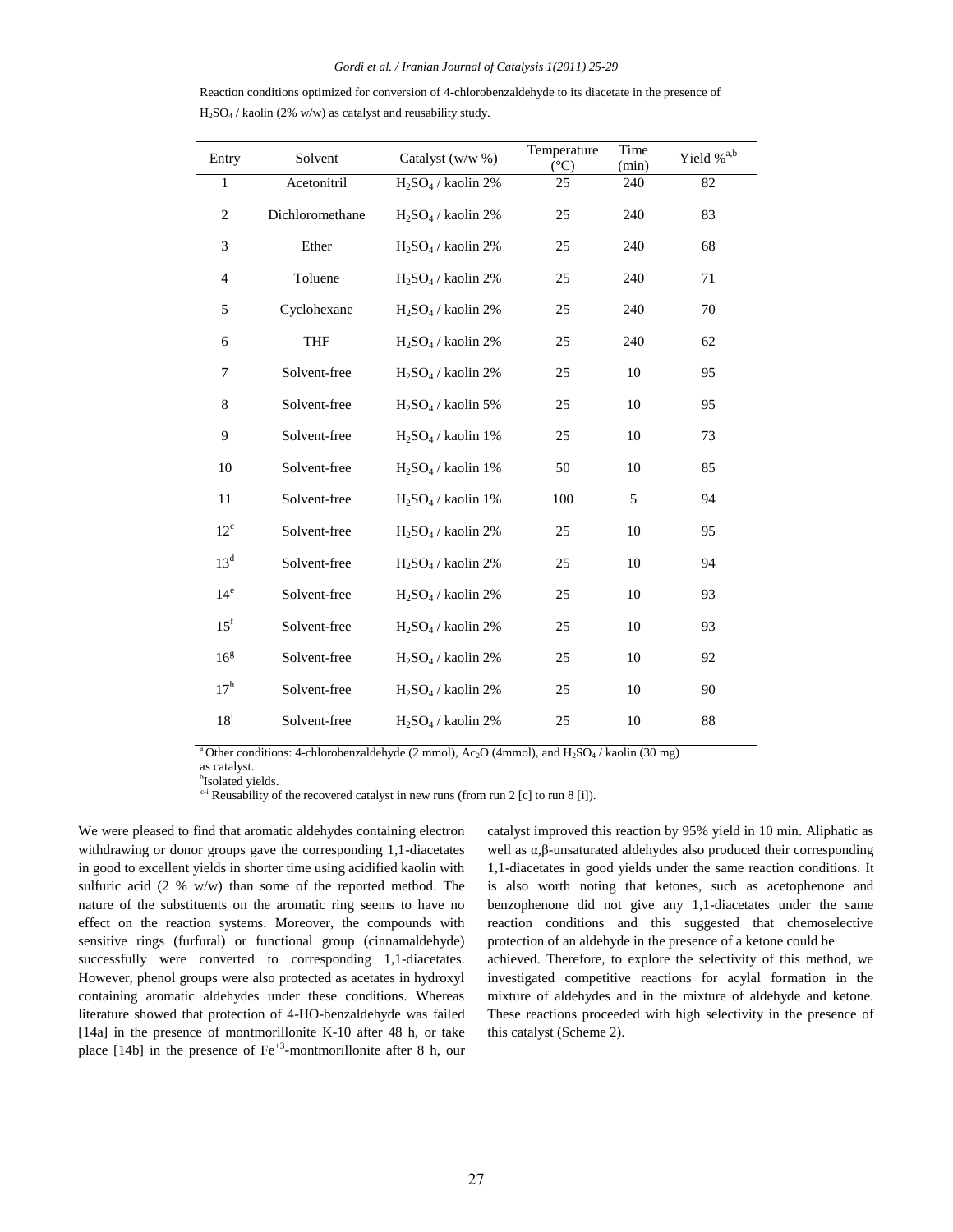#### **Table 2.** Preparation of 1, 1-diacetates from aldehydes in the presence of H<sub>2</sub>SO<sub>4</sub> / kaolin (2 % w/w).

| Entry          | Aldehyde                    | <b>Yield</b><br>$\frac{0}{6}$ a | <b>Product</b> <sup>b</sup>       | Found   | m.p / $^{\circ}$ C<br>Reported [lit.] |
|----------------|-----------------------------|---------------------------------|-----------------------------------|---------|---------------------------------------|
| $\,1$          | <b>CHO</b>                  | 88                              | CH(OAc) <sub>2</sub>              | 45-46   | 44-46[11]                             |
| $\sqrt{2}$     | <b>CHO</b><br>CI            | 92                              | CH(OAc) <sub>2</sub><br>CI        | 58-59   | 59 [22]                               |
| $\sqrt{3}$     | <b>CHO</b><br>C             | 95                              | Cl<br>CH(OAc) <sub>2</sub>        | 81-82   | 81-82 [23]                            |
| $\overline{4}$ | CHO<br>$O_2N$               | 95                              | CH(OAc) <sub>2</sub><br>$O_2N$    | 66-67   | 64-66 [9]                             |
| 5              | CHO<br>$O_2N$               | 89                              | CH(OAc) <sub>2</sub><br>$O_2N$    | 125-126 | 123-125 [11]                          |
| $\sqrt{6}$     | <b>CHO</b><br>$H_3CO$       | 92                              | CH(OAc) <sub>2</sub><br>$H_3CO$   | 63-64   | 63 [22]                               |
| $\overline{7}$ | <b>CHO</b><br>$H_3C$        | 94                              | CH(OAc) <sub>2</sub><br>$H_3C$    | 68-70   | 68-69 [23]                            |
| $\,$ 8 $\,$    | <b>CHO</b><br>HO            | 95 <sup>c</sup>                 | CH(OAc) <sub>2</sub><br>AcO       | 89-90   | 89-90 [14b]                           |
| $\mathbf{9}$   | <b>CHO</b><br>HO<br>$H_3CO$ | 93 <sup>c</sup>                 | $CH(OAc)_2$<br>AcO<br>$H_3CO$     | 90-91   | 90-91 [14b]                           |
| 10             | <b>CHO</b><br>F             | 89                              | CH(OAc) <sub>2</sub><br>F         | 57-58   | 58-59 [22]                            |
| 11             | CHO                         | 91                              | CH(OAc) <sub>2</sub>              | 53-55   | 52-54 [12]                            |
| 12             | PhCH=CH-CHO                 | 87                              | PhCH=CH-CH(OAc) <sub>2</sub>      | 85-86   | 84-86 [23]                            |
| 13             | $CH3(CH2)5$ -CHO            | 85                              | $CH3(CH2)5$ -CH(OAc) <sub>2</sub> | 136     | 135-136 [29]                          |
| $14\,$         | $CH3(CH2)2$ -CHO            | $88\,$                          | $CH3(CH2)2-CH(OAc)2$              | 126     | 125-128[6]                            |

<sup>a</sup> Isolated yield.

<sup>b</sup>All compounds give satisfactory spectral analysis (IR and <sup>1</sup>H-NMR).

<sup>c</sup> 6 equivalents acetic anhydride were used.

#### **4. Conclusion**

In conclusion, we report a mild and efficient catalyst for the preparation of 1,1-diacetates from aldehydes in the presence of the acidified kaolin (2 % w/w) under solvent free conditions. Some advantages of this protocol are: use of inexpensive, non-toxic and reusable catalyst, high yields and selectivity in simple operation, and short reaction times under solvent free conditions. Also, the catalyst is easily prepared and handled from environmentally safe and natural kaolin that means green chemistry.